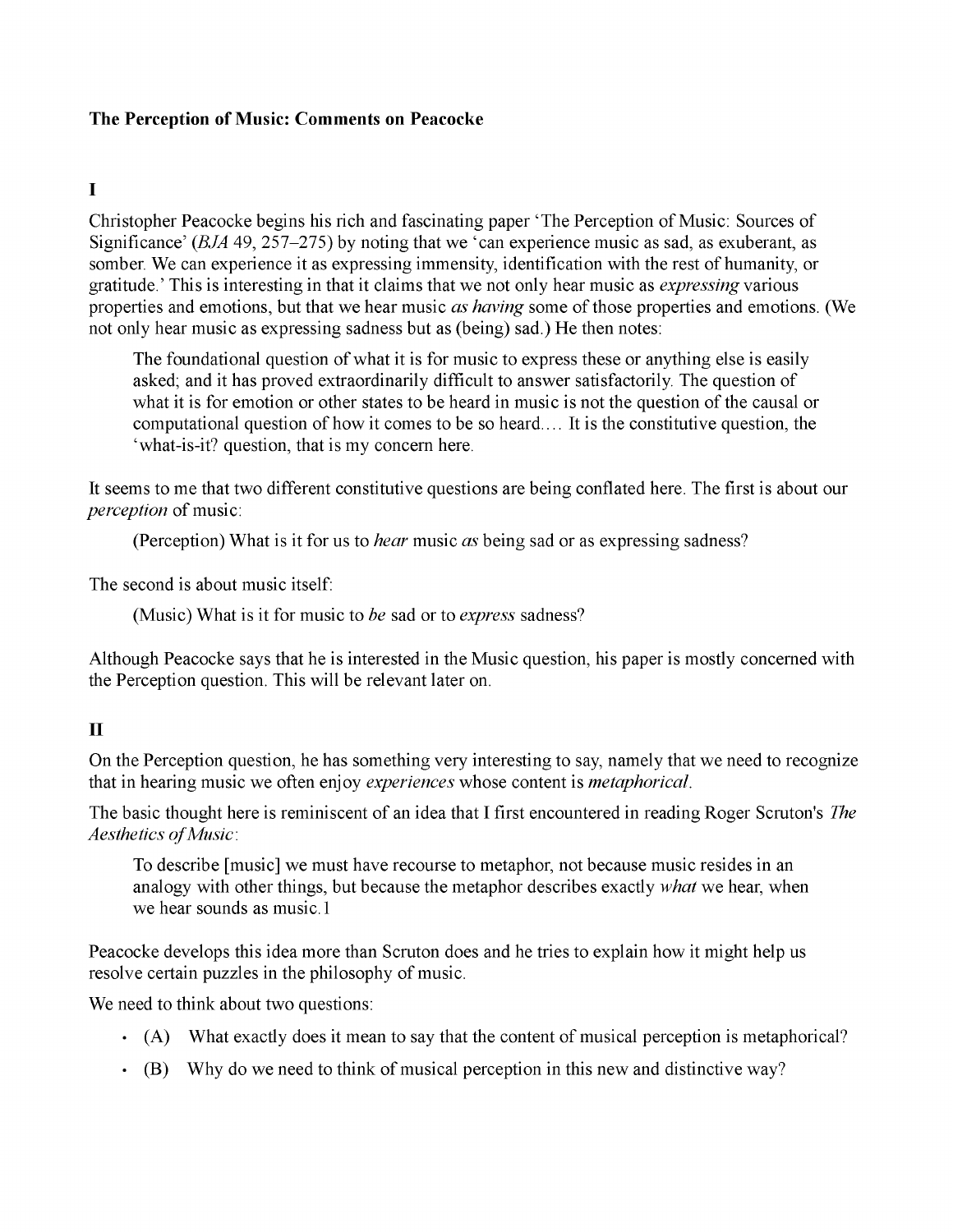I start with the first question. Peacocke formulates his view thus:

When a piece of music is heard as expressing the property P, then some feature of the music, possibly some relational feature, is heard metaphorically-as P,

where P can be any property in a huge range of properties, and need not be restricted to emotional states.2 What does it mean to say that a subject experiences a feature metaphorically-as P?

Addressing this question initially by considering visual experience, Peacocke distinguishes between three different kinds of seeing: Seeing x literally as P involves subsuming x under the concept  $P$ , predicating P of x. Typically, unless this is blocked by background knowledge or doubt, such an experience would lead to the *belief* that x is P.

- (a) Seeing x literally as P (a) Seeing x literally as P
- (b) Seeing x as depicting P. (b) Seeing x as depicting P.
- (c) Seeing x metaphorically-as P (c) Seeing x metaphorically-as P

What about seeing x as depicting P? Peacocke says:

This is a distinctive kind of experience  $-$  we are not here concerned merely with imagination or inference. But experiences of this type are evidently not to be characterized, at least straightforwardly, as representational content. In seeing the painting as of the river, it does not seem to you that there is a river in front of you. Taking your whole experience at face value does not involve judging that there is a river in front of you.

It is not wholly clear to me what is being claimed in this passage, but since it is not central to the issues that most concern me, I will not dwell on it. The main puzzle is why seeing x as depicting P could not be seen as a sub-species of seeing x literally as P, with the relevant 'P' being the property of 'depicting P'? Of course, seeing something as depicting a river does not involve judging that there is a *river* in front of you, but, for all Peacocke has said here, it might involve judging that there is a *depiction of a* river in front of you and so something deserving of the label 'representational content'. (Of course, that is not to say that the notion of *depiction* could not be further unpacked.)

As I say, though, there is no need to dwell on this, for the main question before us concerns the third kind of seeing on Peacocke's list: seeing something *metaphorically-as* P. What, for example, would it be to see the Zurbaran pots metaphorically-as people?

Clearly, the concept *people* is involved in this seeing and some kind of subsumption of the pots under that concept. But also clearly, this is not predicative subsumption, for predicative subsumption typically leads to belief, whereas this kind of subsumption does not. I think we need to hear more about what this obscure notion is before we can tell just how useful it is going to be.

## IV

Now, someone might think: Look, whatever it is, there clearly has got to be such a thing for there clearly are metaphorical thoughts and so there must be such a thing as thinking of x metaphorically-as P. Once we have an account of metaphorical subsumption in *thought* why couldn't we use it to explain how there could be metaphorical subsumption in *experience*?

Although I am in complete agreement with Peacocke that there are not only metaphorical assertions, but also metaphorical judgements, I am not persuaded that metaphorical judgement gives us any

#### III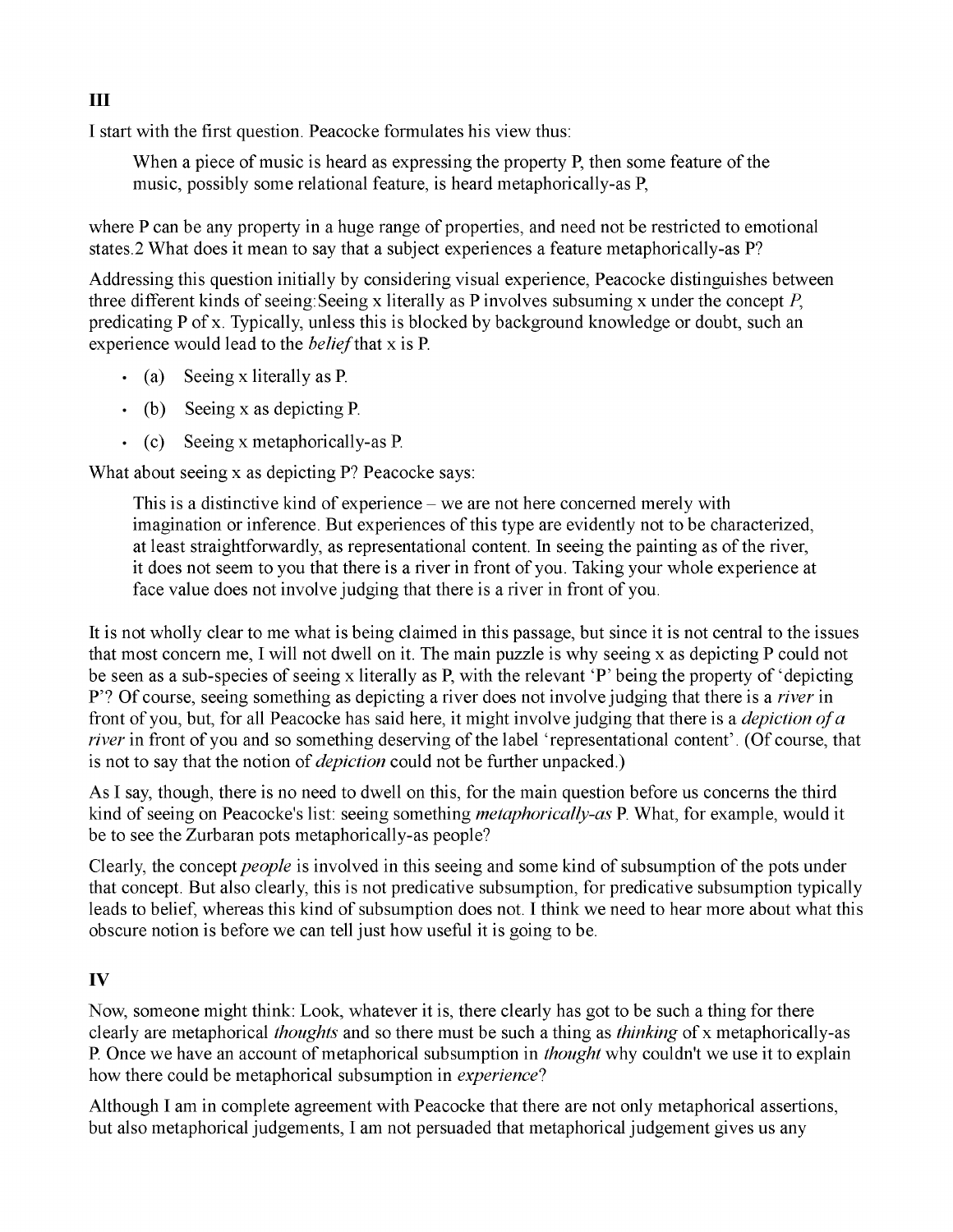purchase on the notion of metaphorical *content*. The reason is that metaphorical judgement seems amenable to an alternative construal, one that invokes not a special notion of content, but just the notion of an ordinary content *treated* metaphorically.

On this view, to judge metaphorically that life is a journey is just to think the straightforwardly false proposition *that life is a journey*. What makes the judgement metaphorical has to do not with its propositional content but rather with the way in which the judgement is assessed or treated. The fact that it is literally false is not held against it because its role is not to have stated something literally true, but to have drawn the thinker's attention to a potentially fruitful isomorphism between the two phenomena that it literally falsely relates. On this view, in other words, judging metaphorically is not thinking a thought with a distinctively metaphorical content, but treating a literal content in a metaphorical way, as a source of illumination via unexpected isomorphism rather than as a source of literal truth. Let us call such views *Metaphorical Use* views of metaphorical thought, in contrast with a Metaphorical Content view of them.

# V

I much prefer a Metaphorical Use view of metaphorical judgement to a Metaphorical Content view of it. The reason is that the former view does not appeal to an obscure and unexplained notion of metaphorical concept-subsumption, and relies only on notions that we need anyway - namely, on different ways of treating a propositional content. To reject it in favor of a Metaphorical Content view we would need to be shown that, even when fully developed, it would fail to characterize metaphorical judgement adequately. But I know of no such consideration.

So, a commitment to the existence of metaphorical *judgement* need not carry with it a commitment to the sort of special metaphorical content that Peacocke is attributing to visual and auditory experiences.

Could we perhaps treat metaphorical experience on the Use model rather than on the Content model? It does not seem possible to do that.

Treating metaphorical experience on the Use model would entail saying that we see the Zurbaran pots literally as people, recognize the falsity of that seeing-as, but nevertheless choose to 'retain that experience' because of its potential to illuminate what we are seeing. And there are at least two difficulties with this idea.

First, and as Peacocke himself is at pains to emphasize, it would not be correct to say that we see the Zurbaran pots literally as people.

Second, while it makes sense to say that we might choose to retain the false judgement that life is a journey, even while knowing that it is false, because we see its potential to illuminate the notion of a life, it does not seem to make corresponding sense to talk of 'retaining an experience'. Retaining a false judgement amounts to deciding to continue to judge a false proposition. One cannot in the same sense decide to have, or retain, a given experience.

# VI

The Scruton/Peacocke proposal, then, that we should recognize a distinctive kind of experience, an experience with metaphorical content, is arresting but obscure. Before we accept it, we should be persuaded that it really is indispensable for a proper account of aesthetic experience. Is it?

There is one respect in which a metaphor-based view might look as though it is bound to have a significant advantage over views that invoke only literal hearing-as. And that is that it seems to be able to accommodate the vast *range* of properties that music is heard to express or even, as I was previously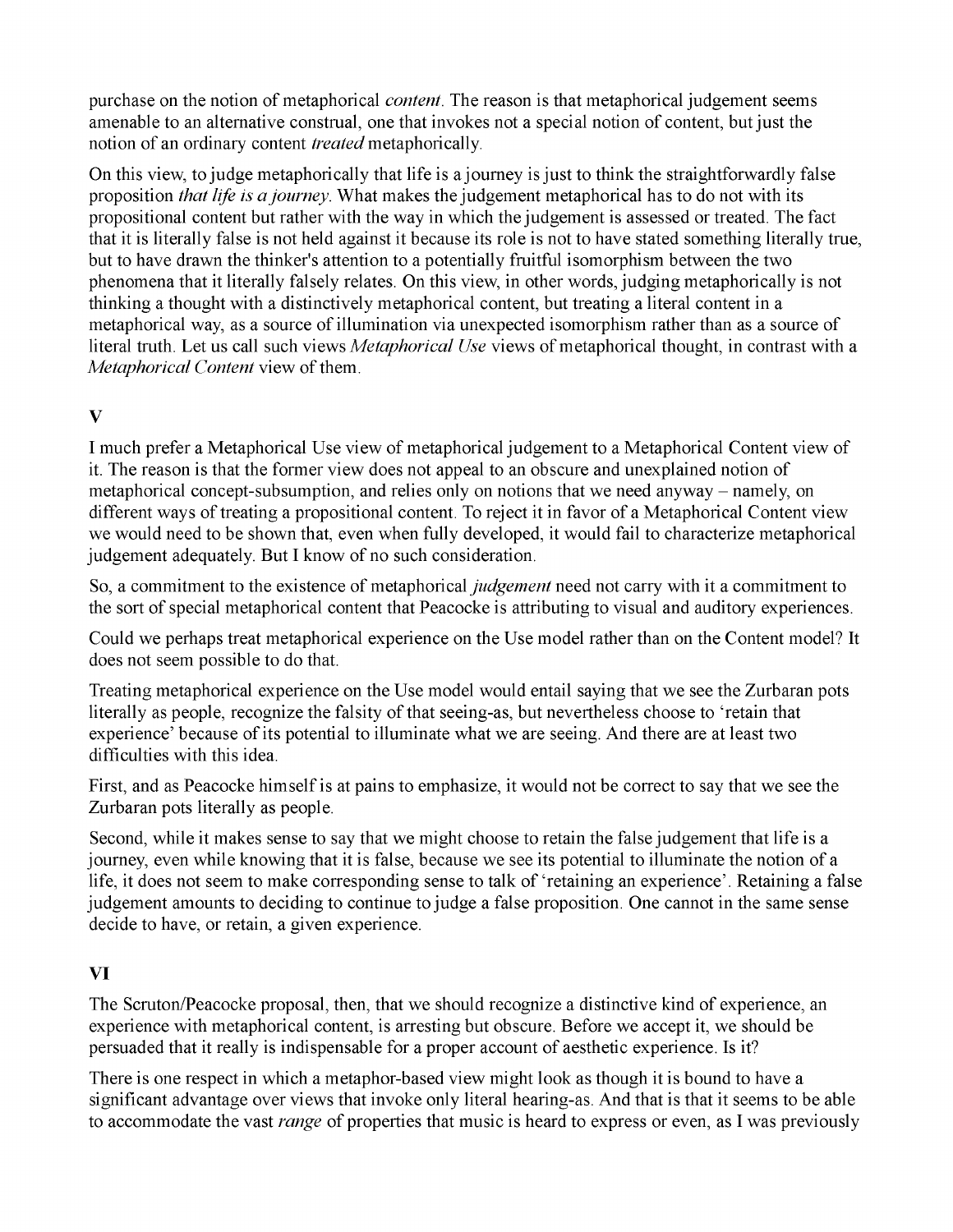emphasizing, have. The classical Resemblance View, for example, is geared only towards capturing how it is that music might *express* various *emotions*. One version of such a view might be formulated as follows:

A passage P is expressive of emotion E just in case P sounds the way a person would sound who was expressing E vocally, (or sounds the way a person would look who was expressing E gesturally).3

The metaphor-based view, by contrast, would appear to place no limits on the sorts of properties that music might be heard to represent or have. Since, given suitable isomorphisms, any x can be heard metaphorically-as any P, it would appear better placed to accommodate the range of properties that listeners hear music as having. As Peacocke says, music can be heard to express not only emotions but also such properties as expressing immensity, or identification with mankind.

But the appearance of advantage here may be misleading. Theories that invoke literal hearing-as are not obviously precluded from accommodating just as wide a range of heard properties as metaphor-based views. If we were restricted to thinking of musical perception in literal terms, we could make sense of hearing music as expressing sadness or even of hearing it as sad.

What we would have trouble with is not the hearing-as *per se*, but getting such perceptions to come out being *correct*. The problem would be not with explaining how we might hear music as expressing sadness; it would be with explaining how music *could* express sadness. (In other words, the problem is not with answering the Perception question but with answering the Music question in a realist way.) One of the factors that help explain the appeal of the Resemblance view of musical expression is that it makes it not impossible that musical perception might be correct, since we just might be able to make sense of the idea that a passage of music resembles the way in which a person would naturally express a particular emotion.

So the problem for a literalist view is not accounting for the range of things we hear music as expressing, but getting those hearings to come out as possibly correct. A metaphor-based view, though, would presumably have given up on the idea of correct musical perception altogether. So it does not seem as though its advantage could consist in doing better on the question of correctness.

Now, Peacocke denies this last claim. He thinks the metaphor-based view can perfectly well accommodate the correctness of a particular way of hearing a passage of music. He says:

It may seem that in emphasizing the experienced content of music, and simultaneously distinguishing metaphorical content from representational content, we deprive ourselves of any hope of explaining a distinction between correct and incorrect, better and worse ways of hearing the emotional content of a piece of music. But this is not so. An experienced metaphor relies on the existence of a mentally represented isomorphism. The isomorphism can exist even of it is not mentally represented; which is what happens when a piece of music is not perceived correctly.

According to Peacocke, a particular metaphorical way of hearing a passage of music will be incorrect if it ignores various isomorphisms that genuinely exist. But this account of incorrectness seems questionable in at least two ways.

First, if I understand the account of metaphorical perception that Peacocke has presented, any metaphorical perception will be *causally dependent* on exploiting a real isomorphism. So the most we could say about a given metaphorical way of hearing a passage of music is that it is *incomplete*, not that it is incorrect. (If I report that the cat is on the mat without mentioning that it is on a straw mat, I would not have spoken falsely.)